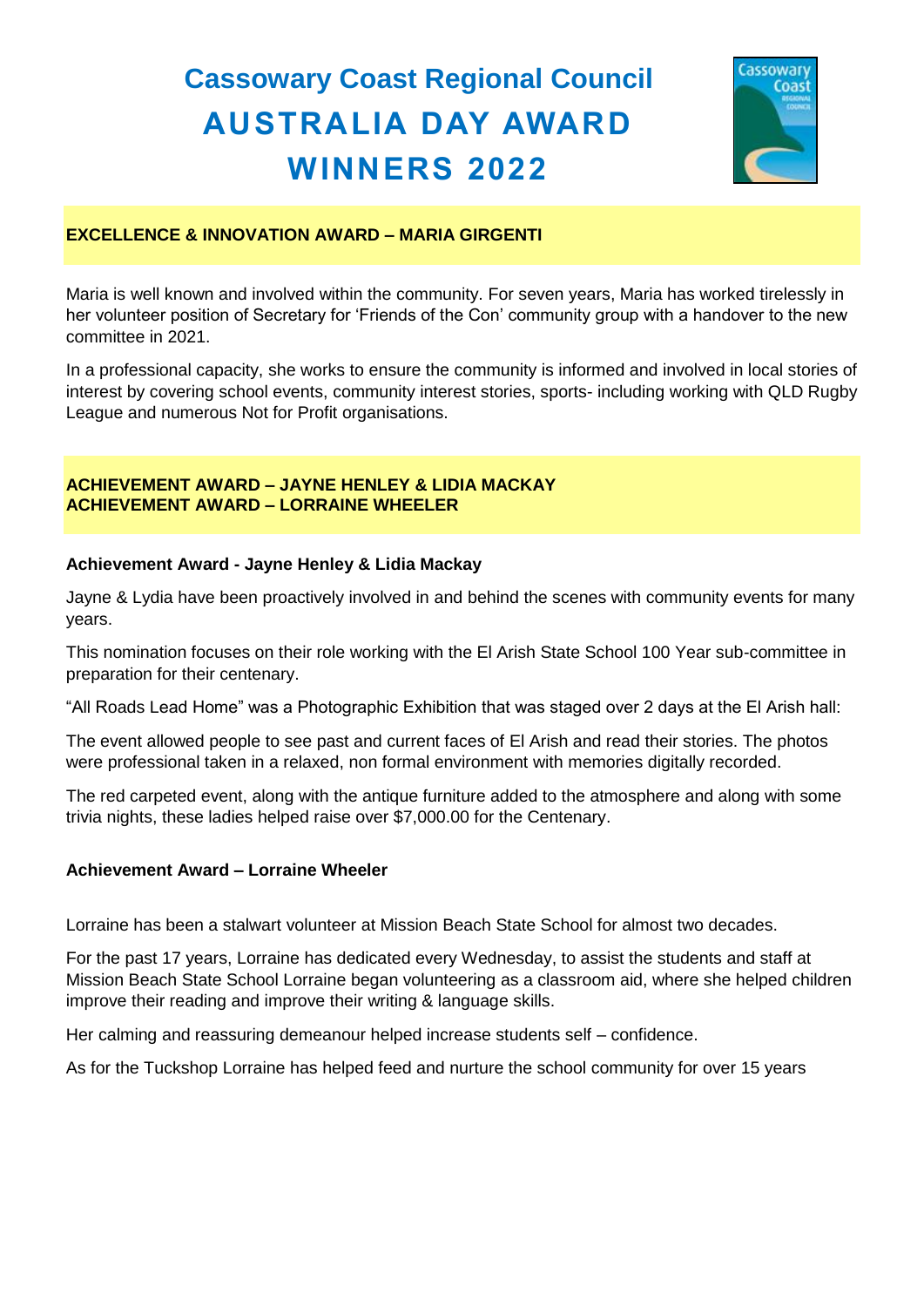# **YOUNG CULTURAL AWARD – ELIZA COOK**

Eliza has demonstrated resilience, determination whilst using her passion and drive to continue to develop and strive for improvement in the field of art and music.

Her passion for animal welfare has led to her volunteering at Cassowary Coast Paws & Claws. She also loves to paint and draw animals. This hobby has led to her being chosen as a top 13 finalist in a worldwide art competition run by International Fund for Animal welfare.

Eliza also is a keen violinist – having studied the violin since year 4 she enjoys playing and performing with the orchestra. She has performed at Undara Larva Tubes and the Yungaburra folk festival.

She is a singer in a school band and they were awarded 2nd place in the Innisfail State College Battle of the band comp.

# **CULTURAL AWARD – LAURIE TROTT**

Laurie Trott is a Mission Beach-based playwright, prize-winning poet, writer, editor with a special interest in tourism and the environment and is also an accredited Rain Forest Tour Guide.

Laurie was a partner in Rainforest Media Services, a founding member of the Mission Beach Community Art Centre (Mission Arts), writing workshop community facilitator with Contact Inc and Art Recovery Corps, following Cyclone Yasi. Laurie's poetry appears in print and on-line.

Laurie is an active member of the Licuala Writer's Group where she willingly shared her talents and expertise and also volunteers with C4 and is involved in preparing media releases and plant cuts.

Laurie had a big year in 2021.

Laurie secured RADF funding to mould and finesse her work with dramaturge and local play readings that led to, 'To Kill a Cassowary', as Laurie Trott's first professionally produced play, fulfilling a long held dream to educate the community about our special environment in an artistic way.

Laurie is passionate, creative and collaborative and is a great asset to the Cassowary Coast region.

#### **SERVICE TO SPORT AWARD - AMBER OVERTON SERVICE TO SPORT AWARD – SHAWN DINEEN SERVICE TO SPORT AWARD – BRIAN McELHINNEY**

#### **Service to Sport Award – Amber Overton**

Amber has significantly contributed to a range of sports in our region over many years:

- Competed in woman's soccer.
- Coached Woman's soccer teams.
- Was one of the first females to obtained a B Licence Soccer coaching certificate.
- Represented our region.
- Amber still is involved in playing and organising 6 aside social soccer.

Ambers other interests include rowing, where she volunteers many hours each week in teaching row classes, maintains the club house and has been secretary for the past five years.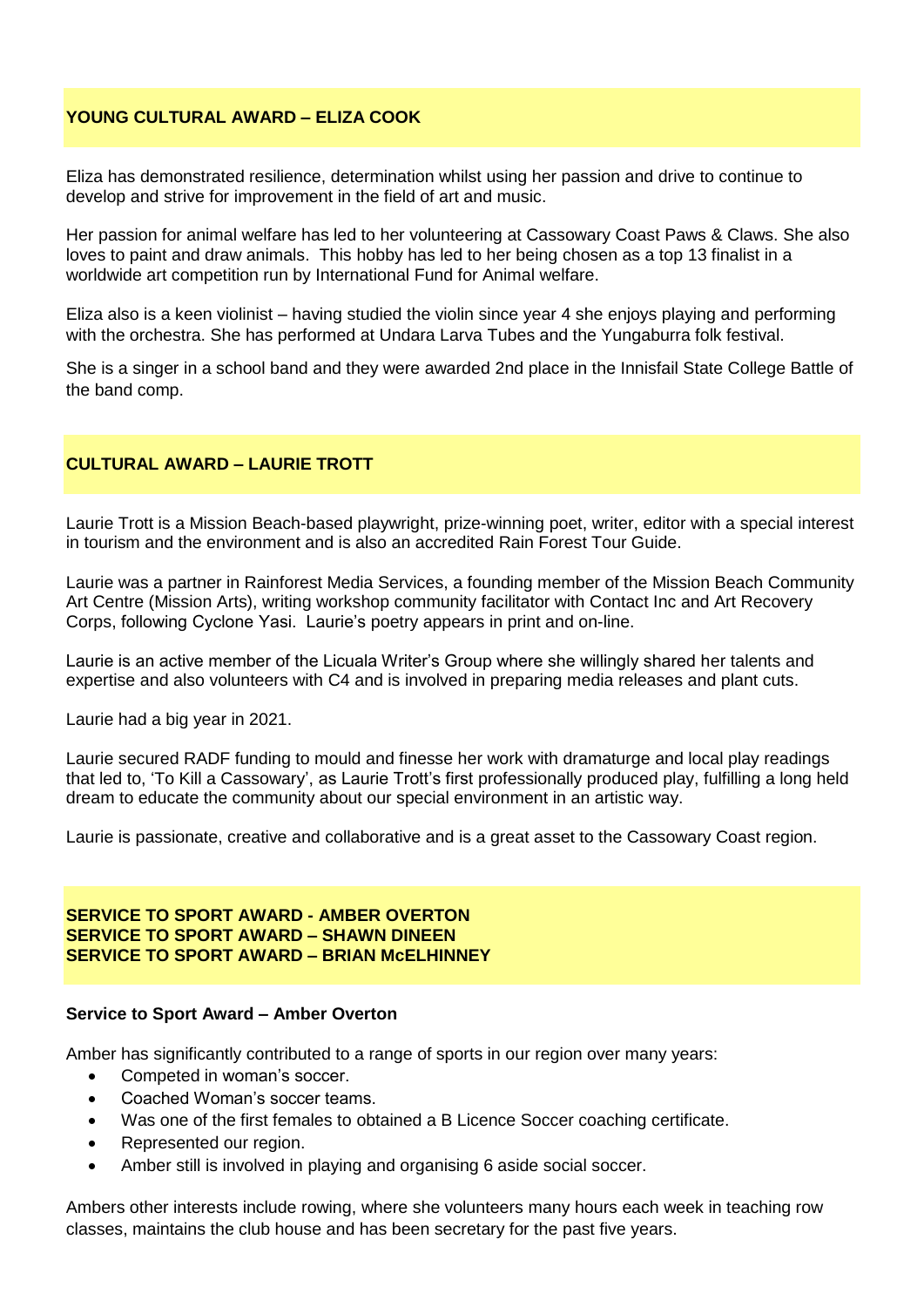# **Service to Sport Award – Shawn Dineen**

Shaun Is president of the Kurrimine Beach Fishing Club – he has been a big part in the successful of the September Kurrimine Beach Fishing Competition

2021 was an extremely difficult year to prepare for a fishing tournament due to the COVID pandemic but Shaun helped achieve another outstanding tournament.

- Strives continually to gain sponsorship for the Tournament.
- Worked tirelessly getting a shed built to house the clubs assets.
- Shaun is very approachable and has worked tirelessly to bring Creek to Coast back to the Competition.

# **Service to Sport Award – Brian McElhinney**

Brian has been a long time member for the Etty Bay Surf Lifesaving Club during this time he has been:

- Club president Now for the 11<sup>th</sup> year running.
- Team Manager.
- Club Safety Officer.
- North Qld branch Delegate.
- NQ Branch Council Member.
- Gained his medallion in 2017 completed over 290 patrol hours.
- Club Person of the year on two occasions.
- Life Member 2016.

Brian has also dedicated a surmountable number of hours with his skilled labour as well as utilising his many contacts in the building industry to help with labour and equipment for club upgrades.

# **YOUNG SPORTS PERSON AWARD – HANNAH DRYDEN**

Hannah continues to excel in individual and team sports, particularly Netball & Touch Football.

Hannah always makes the most of opportunities presented to her, either at the local, state or national level. The personal growth Hannah is achieving through sport is significant, and as are the relationships she is making along the way.

Hannah's commitment to sport whilst balancing family and school priorities and still achieving academic awards is remarkable for such a young sports person.

# **SPORTS PERSON AWARD – BROOK TONGALEA**

Brook was the Tully High School Sports Captain for 2021- Brook also won the Tully High Sportsperson for 13-19 years' age group in 2021.

Brook had representative duties in Rugby League where she played in the Queensland School sports merit rugby league team.

Outside of school Brooke Represented:

- Northern Pride U19.
- Cairns Kangaroo's Rugby League team.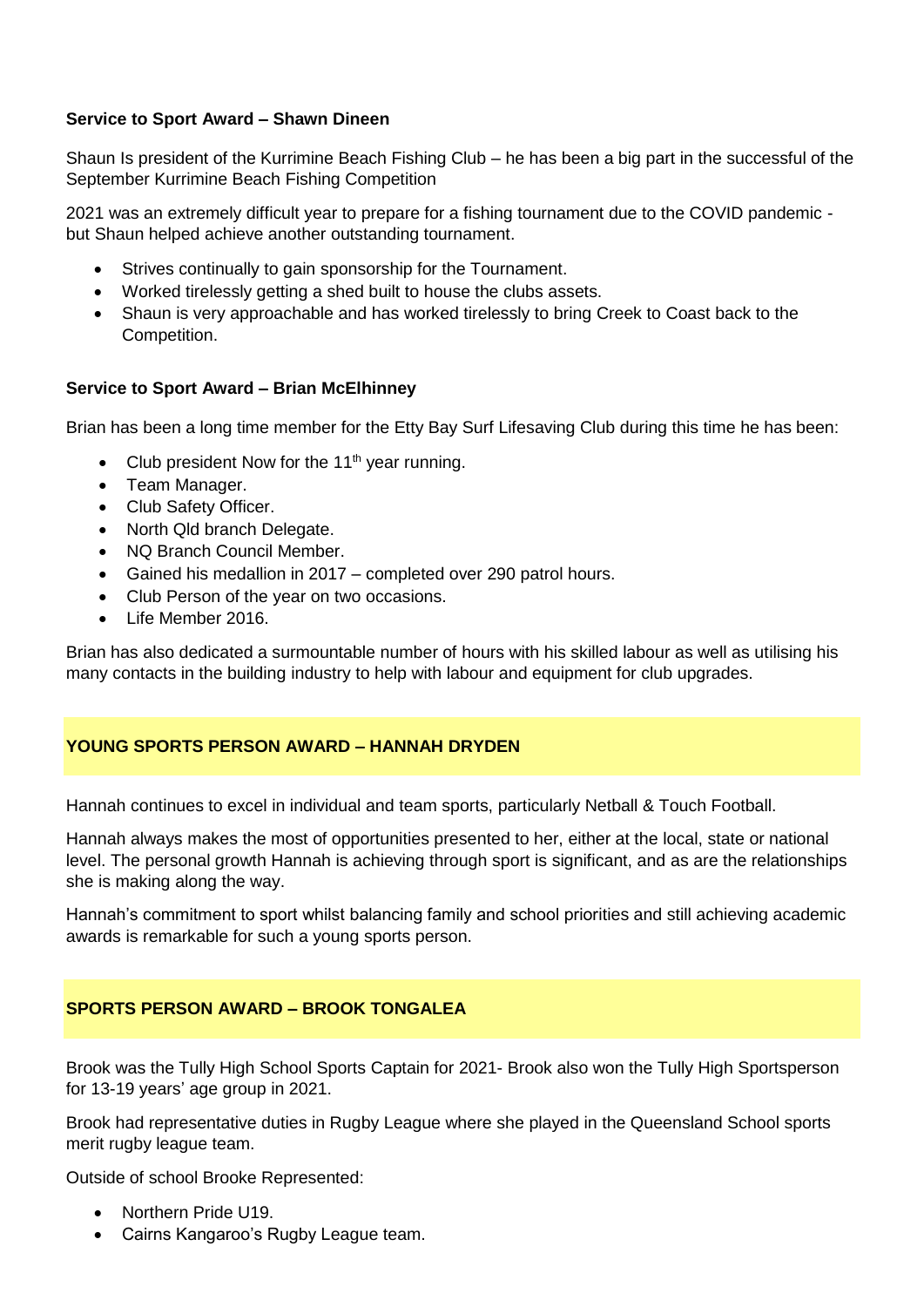- First Nations Gem team.
- Cowboys Woman's Rugby League training academy.
- Involved with training camps with the Indigenous All stars.

# **COMMUNITY EVENT OF THE YEAR – TROPICAL ART DECO FESTIVAL 2021**

# **Facilitated by the Innisfail & District Historical Society and the subcommittee of the Tropical Art Deco Festival**

2021 saw the Tropical Art Deco Festival run by the Innisfail & District Historical Society for the first time.

The festival attracted approximately 2,500 patrons over five days of events.

Highlighted events included:

- Historical Society Moonlight Ghost Tour at the Innisfail cemetery.
- Art Deco High Tea.
- Vintage markets.
- Two x Snapping tours Jazz tour and Prohibition Cocktail Cruise.

All up over the five day festival, 15 separate events were held.

**LIFETIME CONTRIBUTION AWARD – JOHN CASALE LIFETIME CONTRIBUTION AWARD – KATHY MARTIN LIFETIME CONTRIBUTION AWARD – WANDA HUNTINGTON LOWE LIFETIME CONTRIBUTION AWARD – DAVID JONES LIFETIME CONTRIBUTION AWARD – THEA ORMONDE**

#### **Lifetime Contribution Award – John Casale**

Over the last 40 plus years, John has made an impact to the region and is being recognised for his tireless work and contribution.

John has been an active member of both the local and the North Queensland Tough Football associations for four decades.

As a player, coach and executive member of the Innisfail Touch Football Club, John has volunteered significant time to his love of sport, his club and to the wider community.

His volunteering highlights include being a founding member of IFL Touch Football association, involvement with Surf Life Saving Club, involvement with Touch Football Soccer and IFL Touch Football. Vice President of NQ Touch for over 15 years and Executive member for IFL Touch, referee and allround volunteer for over two decades.

# **Lifetime Contribution Award – Kathy Martin**

Kathy Martin joined the Innisfail District Tennis Association in 1984 so for the last 37 years Kath has been involved in the management of the association –During this time she has held the positions of:

President, Secretary, Fixture Coordinator, Canteen Cook, Canteen Coordinator, Social Tennis Coordinator, Publicity Officer and Grants Officer,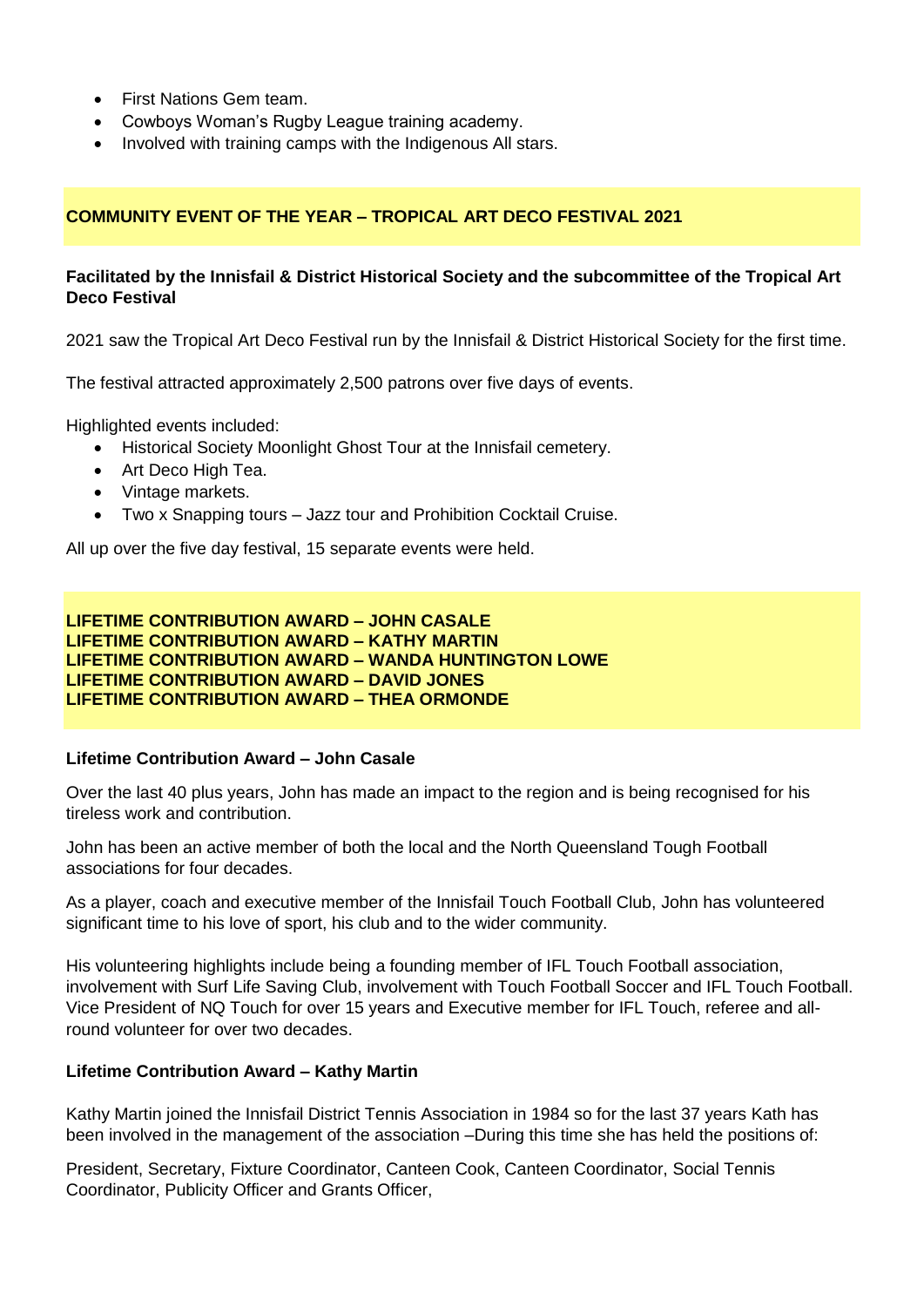Kathy Martin is the backbone of the Innisfail Tennis club and her passion and dedication for Innisfail tennis and its members is unrivalled.

In 2021 alone Kath held six of the positions in the management organisation.

# **Lifetime Contribution Award – Wanda Huntington Lowe**

Wanda has been and still is a very active member of the Mission Beach Community.

- Wanda has done regular patrols for the Mission Beach Surf lifesaving Club as well as being secretary of the club from 2005 until 2013.
- The Mission Beach Community Association was formed in 2005 and since inception, Wanda has been Minutes Secretary.
- Wanda's Involvement with Mission Arts dates back to the planning inception and founding member until she stepped down from the management committee in 2019.

# **Lifetime Contribution Award – David Jones**

David Jones gained his Bronze Medallion in 1996 and has been an active patrolling member of the Etty Bay Surf Life Saving Club for 35 years.

David has completed over 1200 patrol hours, 500 water safety hours including the Cairns Ironman at Palm Cove in the IRB the last 2 years. David attends Nipper Sunday as the water safety in in the IRB keeping nippers safe and doing continuous surveys.

# **Lifetime contribution Award – Thea Ormonde**

As a tireless volunteer in the community of Cardwell, Thea known for her calm self–possession and for her organisational skills volunteering tirelessly for the region.

Over many years, Thea served her community with her exceptional volunteer work with some of the most successful events being:

- Anniversary of Cyclone Yasi.
- Information sessions for Cyclone Preparedness.
- The Cardwell Easter Markets.
- Woman on Wheels.
- Jazz up the Jetty with Art in the Park.
- The Memphis Movers Workshop.
- NAIDOC Yarning Circle.
- UFO festival many more to add to this list.

'What's What' - the local monthly community newsletter is another initiative Thea is involved with.

# **YOUNG CITIZEN OF THE YEAR – STELLA BERGE**

# Stella Berge

Young Citizen of the Year

Stella Berge is recognised as an inspiring member of the Cassowary Coast region. Stella has brought integrity, commitment and passion to her roles as Junior School Captain at Tully State High School in